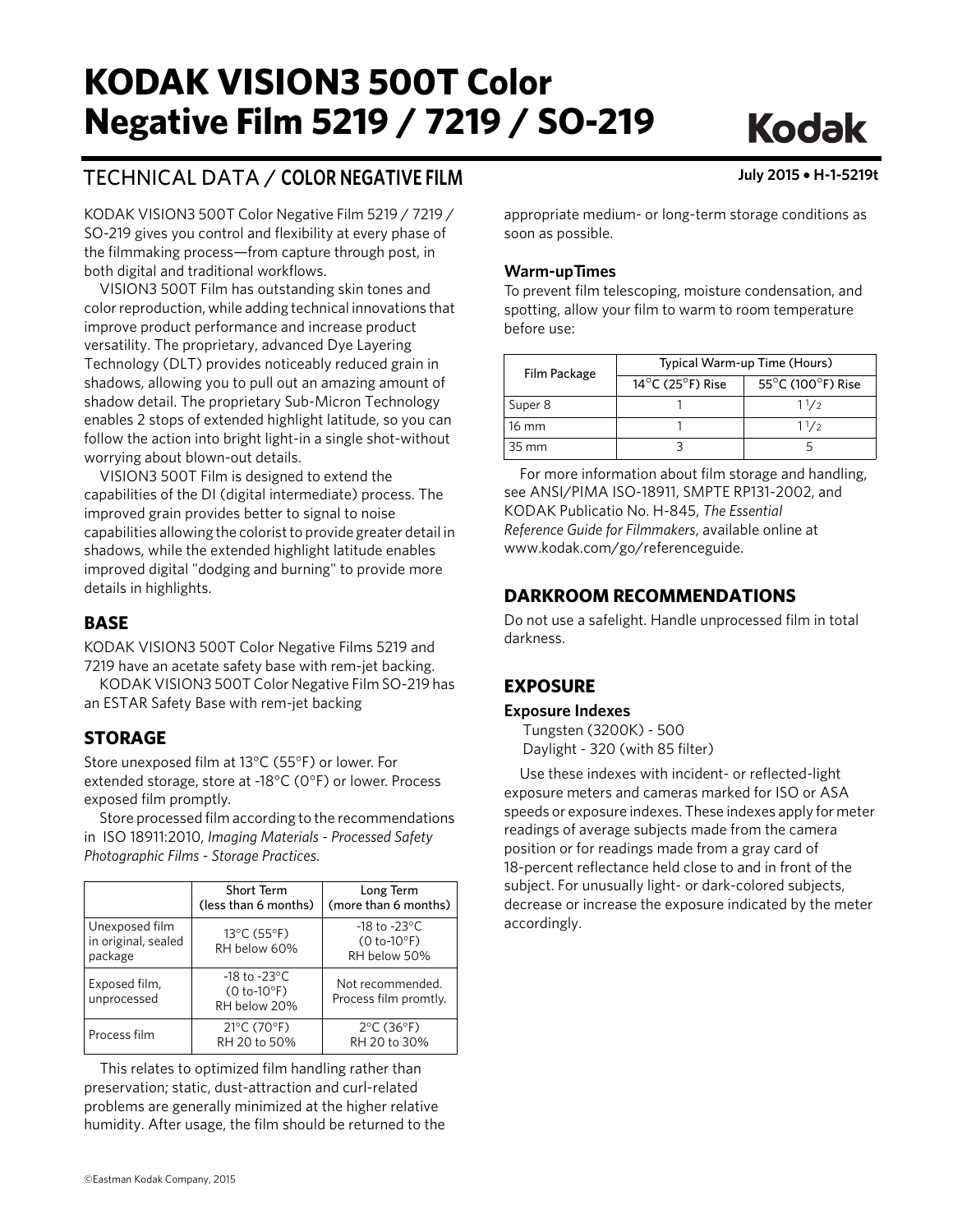#### **Color Balance**

These films are balanced for exposure with tungsten illumination (3200K). You can also expose them with tungsten lamps that have slightly higher or lower color temperatures (+/- 200K) without correction filters, since final color balancing can be done in printing.

| Light Source                            | <b>KODAK Filters</b><br>on Camera *       | Exposure<br>Index |
|-----------------------------------------|-------------------------------------------|-------------------|
| Tungsten (3000 K)                       | None                                      | 500               |
| Tungsten (3200 K)                       | None                                      | 500               |
| KINO FLO 29<br>KINO FLO 32              | None                                      | 500               |
| Daylight (5500 K)                       | <b>WRATTEN 2 Optical</b><br>Filter / 85   | 320               |
| Metal Halide                            | <b>WRATTEN 2 Optical</b><br>Filter $/$ 85 | 320               |
| H.M.I.                                  | <b>WRATTEN 2 Optical</b><br>Filter / 85   | 320               |
| KINO FLO 55                             | <b>WRATTEN 2 Optical</b><br>Filter $/$ 85 | 320               |
| Fluorescent, Warm<br>White †            | $CC3OR + CC05M$                           | 320               |
| Fluorescent, Cool<br>White <sup>†</sup> | CC40R                                     | 160               |

\* These are approximate corrections only. Make final corrections during printing.

† These are starting-point recommendations for trial exposures. If the kind of lamp is unknown, a KODAK Color Compensating Filter CC30R + CC20Y can be used with an exposure index (EI) of 250.

**Note:** Consult the manufacturer of high-intensity ultraviolet lamps for safety information on ultraviolet radiation and ozone generation.

#### **Exposure Table—Tungsten Light**

At 24 frames per second (fps), 180-degree shutter opening, use this table for average subjects that contain a combination of light, medium, and dark colors:

| Lens Aperture $ f/1.4 f/2 f/2.8 f/4 f/5.6 f/8 f/11 f/16$ |  |    |    |                 |  |
|----------------------------------------------------------|--|----|----|-----------------|--|
| Footcandles<br>Required                                  |  | 40 | 80 | 160   320   640 |  |

#### **Reciprocity Characteristics**

You do not need to make any filter corrections or exposure adjustments for exposure times from 1/1000 of a second to 1 second.

#### **PROCESSING**

Process in Process ECN-2.

Most commercial motion-picture laboratories provide a processing service for these films. See KODAK Publication No. H-24.07, *Processing KODAK Color Negative Motion Picture Films, Module 7* available online at www.kodak.com/go/h24, for more information on the solution formulas and the procedure for machine processing these films. There are also pre-packaged kits available for preparing the processing solutions. For more information on the KODAK ECN-2 Kit Chemicals, check *Kodak's Motion Picture Films for Professional Use* price catalog, also available online at www.kodak.com/go/ motion.

### **IDENTIFICATION**

After processing, the product code numbers 5219 (35 mm), 7219 (16 mm), or SO-219 (16, 35, and 65 mm; edgeprint shows 0219) emulsion, roll, and strip number identification, KEYKODE Numbers, and manufacturer/film identification code (EJ) are visible along the length of the film.

### **POST PRODUCTION**

## **POST PRODUCTION Scanning**

The wider exposure latitude in KODAK VISION3 Films differentiate film capture from the limited dynamic range of digital capture. Digital "dodging and burning," a very powerful tool in the colorists' toolkit, is now even more powerful—up to two stops more image information can be extracted from scene highlights in VISION3 Films.

If traditional 10-bit scanner data encoding schemes are used to digitize films having this extended density range, highlight information captured on these film could be lost. Kodak has recommendations for extracting the full density range stored on high dynamic range films in a technical document titled *Scanning Recommendations for Extended Dynamic Range Camera Films*, available online at www.kodak.com/go/scanning.

#### **Laboratory Aim Densities (LAD)**

To maintain optimum quality and consistency in the final prints, the laboratory must carefully control the color timing, printing, and duplicating procedures. To aid in color timing and curve placement, negative originals should be timed relative to Laboratory Aim Density (LAD) Control Film supplied by Eastman Kodak Company. The LAD Control Film provides both objective sensitometric control and subjective verification of the duplicating procedures used by the laboratory.

In the LAD Control Method, the electronic color analyzer used for color timing is set-up with the LAD Control Film to produce a gray video display of the LAD patch, corresponding to 1.0 neutral density (gray) on the print. The negative printing original is then scene-to-scene timed. There are specific LAD values for each type of print or duplicating film that the original can be printed on. For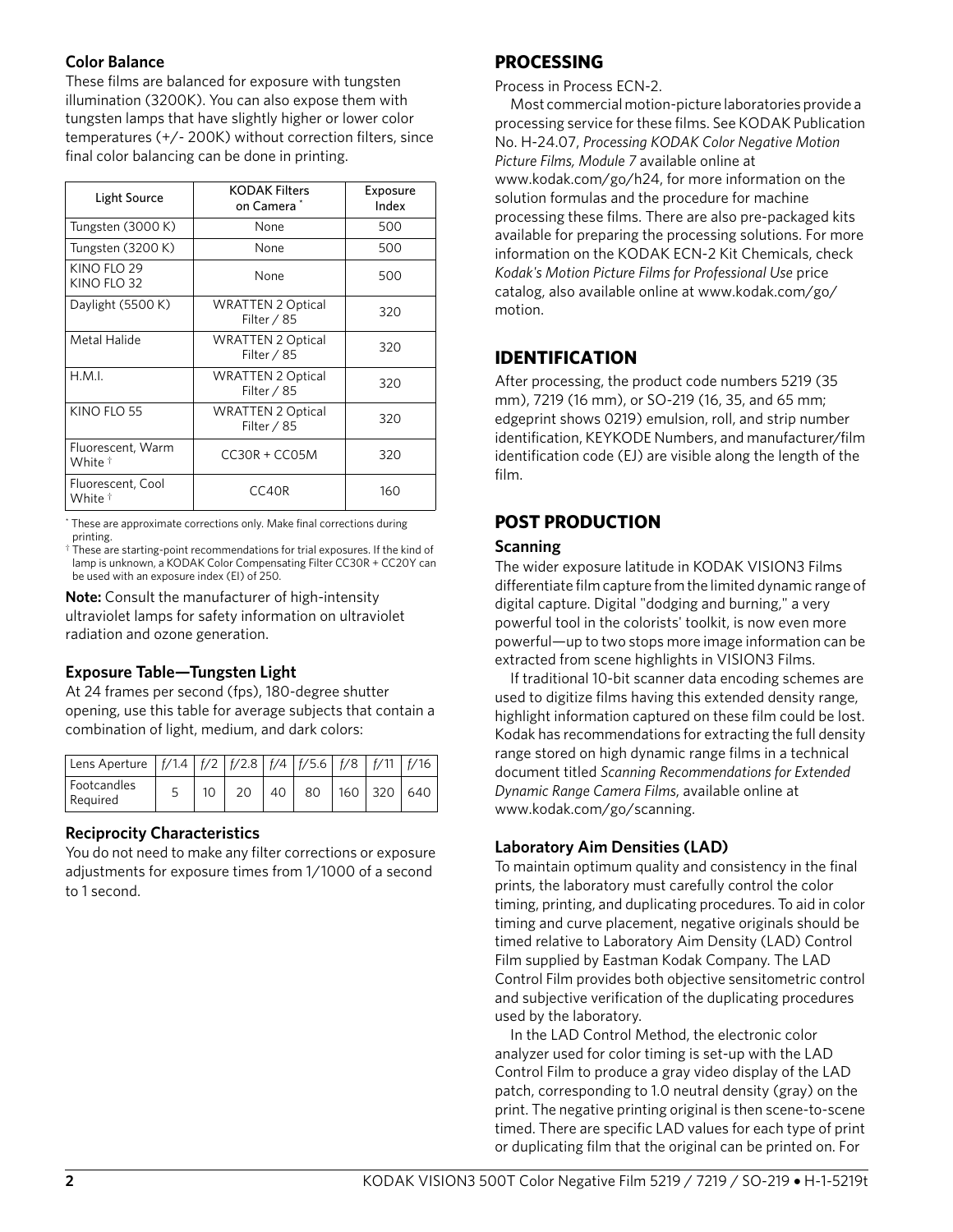print films, the LAD patch is printed to a neutral gray of 1.0 visual density. For duplicating films, the specified aims are at the center of the usable straight-line portion of the sensitometric curve of the film.

Due to normal variations in exposure and processing of color negative films, particular scenes may not print exactly at the same printer lights as the LAD Control Film. The LAD Control Film is intended as a set-up tool for electronic color analyzers and printers. It is NOT a reference that every scene must match. Normal film-to-film and scene-to-scene exposure variability is accommodated by the color timing (grading) process, on an electronic color analyzer set up with the LAD Control Film. Normally exposed and processed color negatives will typically print well within the range of an additive printer setup with the LAD Control Film, although SIGNIFICANT or UNEXPECTED departures from this center point balance may indicate an exposure/filtration problem with the cinematography or with the process control. Some specialized films and/or specialized negative processing techniques (push-processing, pull-processing, "skip-bleach" processing, etc.) may require more extreme adjustment from the LAD printing condition to attain desired results.

More information is contained in KODAK Publication H-61, *Laboratory Aim Density*, available online at www.kodak.com/go/lad.

#### **Film-to-Tape Transfers**

When you transfer the film directly to tape, you can set up the telecine using KODAK Telecine Analysis Film (TAF) supplied by Eastman Kodak Company. The TAF consists of a neutral density scale and an eight-bar color test pattern with a LAD gray surround.

The TAF gray scale provides the telecine operator (colorist) with an effective way to adjust subcarrier balance and to center the telecine controls before timing and transferring a film. The TAF color bars provide the utility of electronic color bars, even though they do not precisely match the electronically generated color bars. Using the TAF will help obtain optimum quality and consistency in the film-to-tape transfer. For more information regarding TAF, see KODAK Publication No. H-606, *KODAK Telecine Tool Kit and Reference Manual*, available online at www.kodak.com/go/telecine.

#### **IMAGE STRUCTURE**

**For more information on image-structure characteristics,** see KODAK Publication No. H-845, *The Essential Reference Guide for Filmmakers* available online at www.kodak.com/ go/referenceguide.

**Note:** The sensitometric curves and data in this publication represent product tested under the conditions of exposure and processing specified. They are representative of production coatings, and therefore do not apply directly to a particular box or roll of photographic material. They do not represent standards or specifications that must be met by Eastman Kodak Company. The company reserves the right to change and improve product characteristics at any time.

#### **Modulation Transfer Function**

The "perceived" sharpness of any film depends on various components of the motion picture production system. The camera and projector lenses and film printers, among other factors, all play a role. But the specific sharpness of a film can be measured and is charted in the Modulation Transfer Function Curve.



**Modulation-Transfer Function Curves**

This graph shows a measure of the visual sharpness of this film. The x-axis, "Spatial Frequency," refers to the number of sine waves per millimeter that can be resolved. The y-axis, "Response," corresponds to film sharpness. The longer and flatter the line, the more sine waves per millimeter that can be resolved with a high degree of sharpness—and, the sharper the film.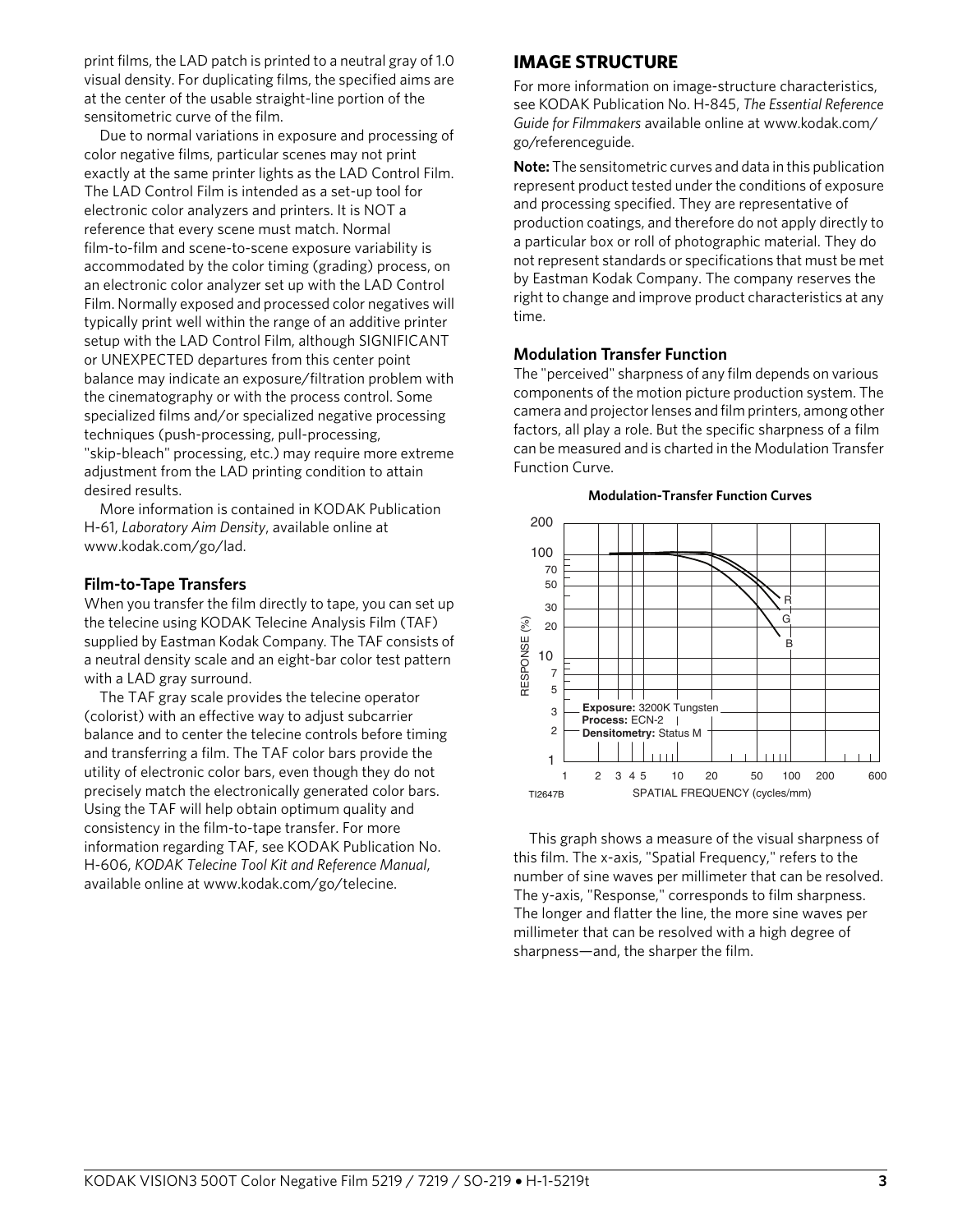#### **rms Granularity:**

Read with a microdensitometer, (red, green, blue) using a 48-micrometer aperture.

The "perception" of the graininess of any film is highly dependent on scene content, complexity, color, and density. Other factors, such as film age, processing, exposure conditions, and telecine transfer may also have significant effects.

#### **Diffuse rms Granularity Curves**



To find the rms Granularity value for a given density, find the density on the left vertical scale and follow horizontally to the characteristic curve and then go vertically (up or down) to the granularity curve. At that point, follow horizontally to the Granularity Sigma D scale on the right. Read the number and multiply by 1000 for the rms value.

**Note:** This curve represents granularity based on modified measuring techniques. Sensitometric and Diffuse RMS Granularity curves are produced on different equipment. A slight variation in curve shape may be noticed.

#### **Sensitometry**

 The curves describe this film's response to red, green, and blue light. Sensitometric curves determine the change in density on the film for a given change in log exposure.



**Note:** The exposure scale for VISION3 5219 / 7219 Film is longer than previous VISION and VISON2 Films. Because of the extended highlight latitude we have expanded the exposure scale from a 0-4 increment to a 0-5 scale. In addition to the longer exposure scale, we are plotting 21 steps instead of 20.

#### **Spectral Sensitivity**

These curves depict the sensitivity of this film to the spectrum of light. They are useful for determining, modifying, and optimizing exposure for blue- and green-screen special-effects work.



#### **Spectral Sensitivity Curves**